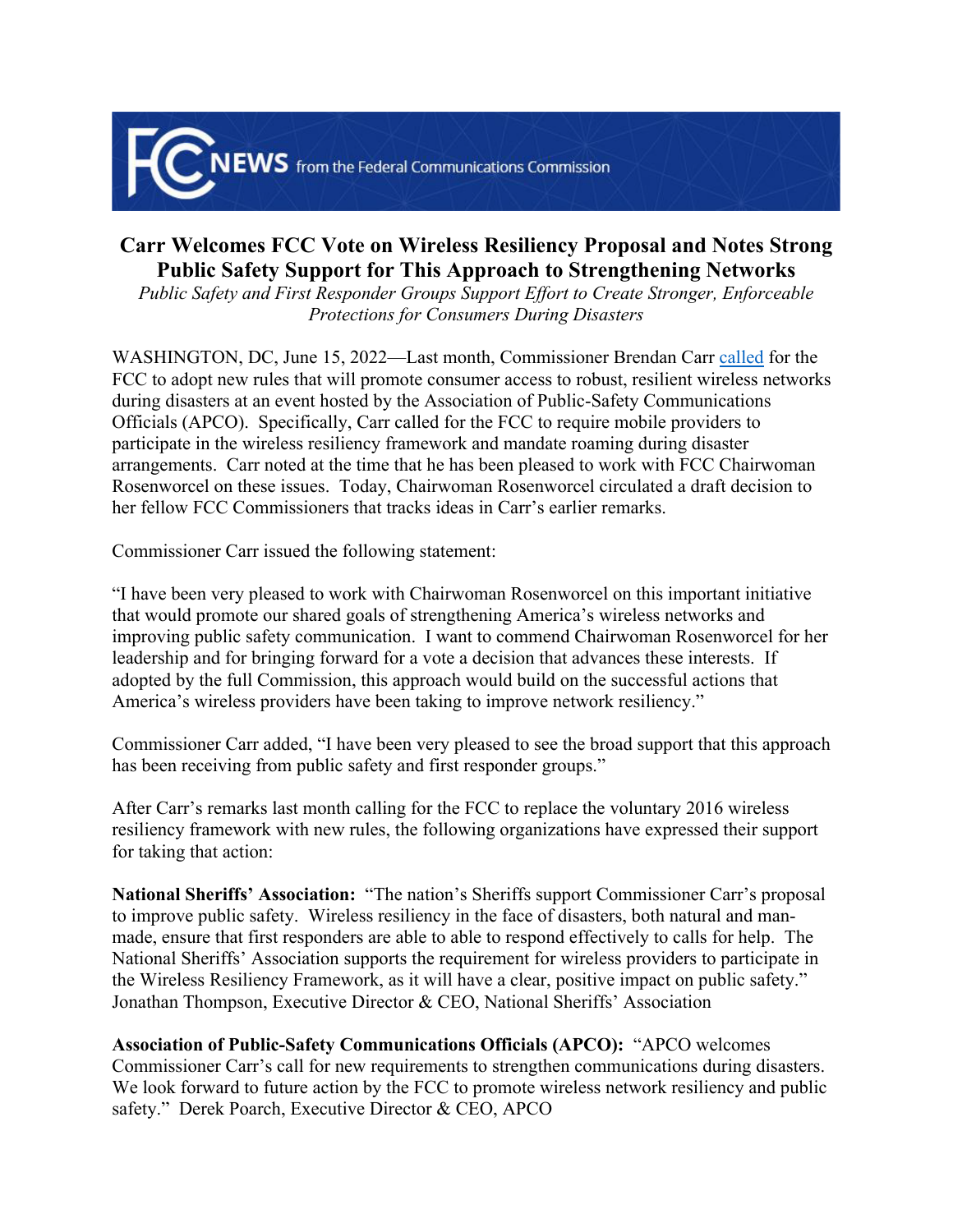**International Association of Fire Chiefs (IAFC):** "The International Association of Fire Chiefs joins our public safety and communication partners in thanking Commissioner Carr for his leadership in promoting more resilient wireless networks during disasters. The Commissioner's proposal lays a groundwork for improving the general public's ability to communicate during disasters which is key to preserving their well-being and ability to request emergency assistance. The IAFC looks forward to engaging with the FCC and our partners on this effort to enhance the general public's and first responder's communications capabilities during disasters." Chief Kenneth W. Stuebing, BHSc, CCP(f), President and Board Chair, International Association of Fire Chiefs

**Major Cities Chiefs Association (MCCA):** "Outdated technology and wireless carrier outages test the resiliency of the public safety communications systems across the country which are critical to keeping first responders and our citizens safe. The need to invest in this infrastructure, especially during national disasters, is necessary for wireless consumers to be able to communicate with emergency services. This proposal is an important step in ensuring reliable and robust communication services are available during a person's time of need." Laura Cooper, Executive Director, Major Cities Chiefs Association

**National Emergency Number Association (NENA**–**The 9-1-1 Association):** "NENA supports Commissioner Carr's efforts to open a rulemaking procedure addressing wireless-network resiliency during disasters. Like Commissioner Carr, NENA recognizes the substantial investments and improvements wireless carriers make in building robust, reliable networks. During disasters, all affected carriers must work to restore service – both individually and cooperatively. Commissioner Carr's proposal would provide a fresh look at wireless resiliency by addressing participation in the existing Wireless Resiliency Framework, roaming, and events that trigger the activation of the wireless-resiliency processes and safeguards." Brian Fontes, CEO, NENA

**National Public Safety Telecommunications Council (NPSTC):** "NPSTC is highly supportive of Commissioner Carr's efforts to improve wireless resiliency. History has shown that when communications are most needed, as in a hurricane, systems are either inoperative due to damaged equipment, lack of power, or system overload. Anything the Commission can do to strengthen wireless capabilities through…emergency roaming, or other enhancements could significantly improve communications capabilities for both the general public and for public safety. We applaud Commissioner Carr for taking the lead in this important effort."

**Western Fire Chiefs Association:** "FCC Commissioner Carr's presentation during the APCO conference was emblematic of his continued emphasis on public safety issues. We continue to appreciate his attention to issues that affect matters of public safety and engagement during and after national emergencies which demonstrate his interest and passion. We look forward to the ongoing dialogue." Chief Jeff Johnson, Executive Director, Western Fire Chiefs Association

**Public Knowledge:** "Critically, [Carr] agrees that current voluntary wireless framework is insufficient to protect the public…Glad to see bipartisan action…still possible. Also glad to see recommendation for trigger expanded to include ESF-2 (FEMA) OR DIRS activation, not ESF-2